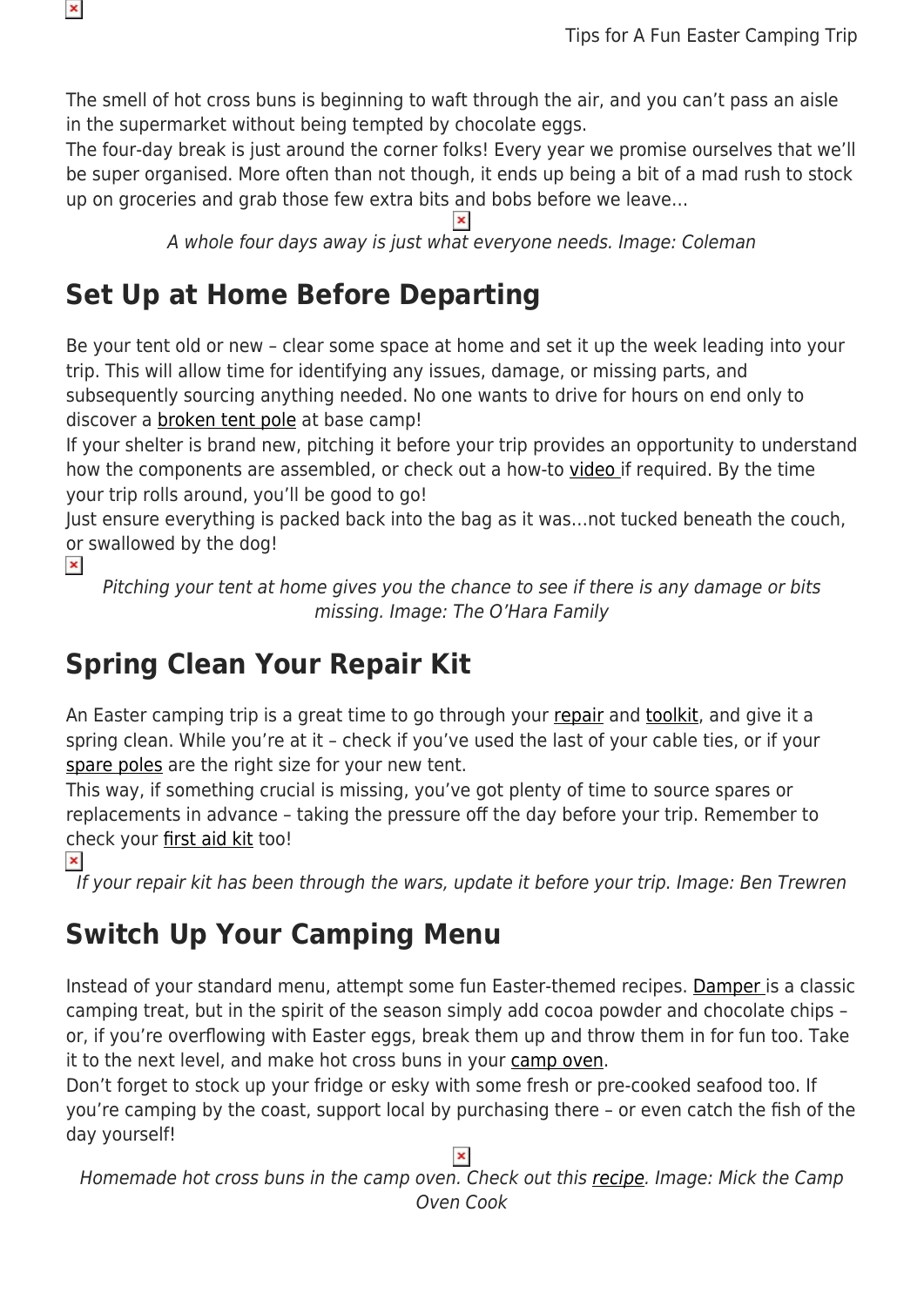# **Take Your Time Buying New Gear, or Head Instore For Last-Minute Essentials**

Buying a big-ticket item such as a tent or swag at the last minute can often have you rushing your normal methodical, decision-making process. If it's time for an upgrade, research thoroughly before buying. If you're unsure of anything, give us a call or send us an email for advice. We've updated a few of our [Best](https://www.snowys.com.au/blog/best-family-camping-tents/)-Of blogs in time for Easter too, so check out Best [Family Camping Tents](https://www.snowys.com.au/blog/best-family-camping-tents/) or [Best Camping Swags](https://www.snowys.com.au/blog/best-swags-for-camping/) if you're curious as to which ones others are buying. We wouldn't want you to end up with a tent that doesn't suit your lifestyle, so feel free to pick our brains.

Also, if ordering online, be aware of delivery delays. Easter is the busiest camping weekend of the year so you might find you need to allow extra time. If it's down to the wire, buy your essentials instore so you're guaranteed to have them in your hot little hands by Easter.  $\pmb{\times}$ 

Delivery times on family tents are longer due to their size and weight. Image: Oztent

## **Prepare Your Sleeping Mat**

If you forgot to unroll your [self-inflating mat](https://www.snowys.com.au/camp-sleeping-mats) before storing after your last trip away, or you typically don't have the space – don't forget to open it up at least a couple of days before your trip (depending on how long it's been rolled up). Check your mat for any leaks and repair damaged areas ahead of time. [This guide](https://www.snowys.com.au/blog/how-to-repair-an-air-mattress/) shows just how to do the job! The best way to store your self-inflating mat is to keep it inflated with the valves open, before deflating and rolling up when it's time to hit the road. Shopping around for a new mat? Check out our best-sellers [here](https://www.snowys.com.au/blog/best-camping-mattresses/).

 $\pmb{\times}$ 

Your self-inflating mat should come out of hibernation to ensure it's ready to go for your trip. Image: Sea to Summit

#### **Ensure Your Gear is Clean!**

You don't want to crawl into your [sleeping bag](https://www.snowys.com.au/sleeping-bags) after a long day only to find it smells a little funky…and is filled with mysterious crunchy bits. Even worse – maybe you didn't wipe the inside of your [icebox](https://www.snowys.com.au/camping-fridges-iceboxes) or [12V fridge](https://www.snowys.com.au/portable-fridges) after your last trip, and so are greeted with the stench of decay and some gnarly-looking mould.

It's important to clean everything both before and [after a trip](https://www.snowys.com.au/blog/5-tips-for-packing-down-your-campsite/). This will ensure your gear remains in good condition for many more uses and makes for easy preparation ahead of your next trip.

 $\pmb{\times}$ 

Dirty gear is not a great way to start a trip, so give it a wipe down before you go. Image: Erin Wescombe